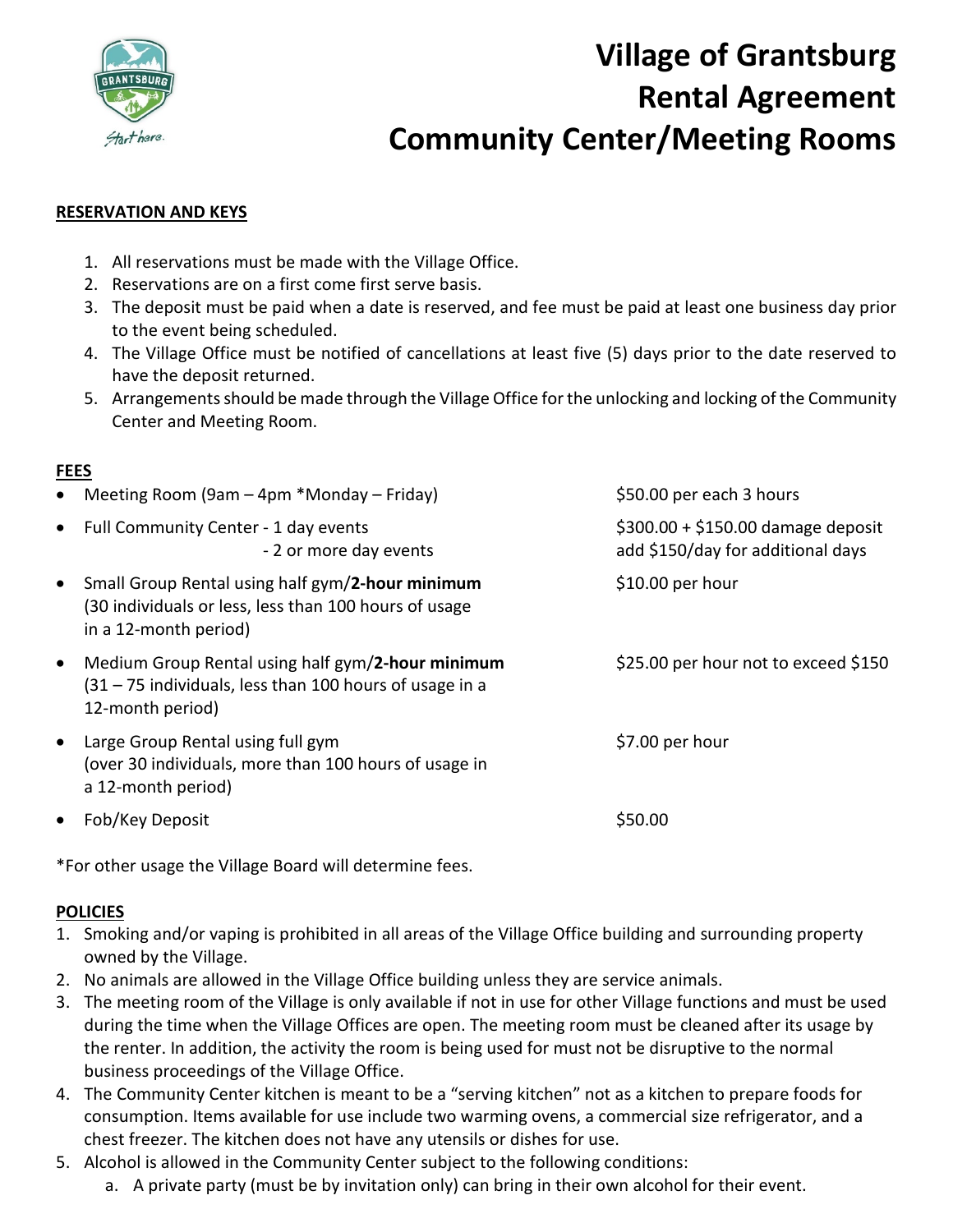- b. If a private party utilizes the above the alcohol can only be given away. It cannot be sold by any means. That includes the selling of tickets.
- c. If the renter is having an event that is NOT private a picnic license can be obtained by a nonprofit group or bona-fide club for fermented beverages (beer/wine coolers only) or for wine. A picnic license cannot be issued to an individual. Ask the Village Clerk for details on these regulations.
- d. If alcohol is on the premises the renter assumes all liability and responsibility of themselves and their guests as stated below.
- e. The renter also agrees to abide by all state laws including those prohibiting the serving of alcohol to a minor.
- 6. Facility must be cleaned, vacated, and locked by a pre-determined time.
- 7. The person in charge must be at least 21 years of age for any activity.
- 8. It shall be the responsibility of the renter to obtain any necessary permits or licenses required, and to abide by all state laws, as well as all Village ordinances, resolutions, and policies.
- 9. It shall be the responsibility of the renter to ensure that the size of the group assembling in the Community Center does not exceed the maximum capacity of 500.
- 10. A Village of Grantsburg Police Officer or Village Employee shall have the right to enter the premises at any time.
- 11. The Village of Grantsburg is not responsible for any articles left, lost, or stolen on the rented premises.
- 12. The Village of Grantsburg shall not be liable for any injuries, death or property damages arising out of the use by the renter of the Community Center/meeting room and the renter agrees to hold the Village harmless.
- 13. Chaperones are required for any civic or social activity where minors are present. 50 minors or less minimum of 3 chaperones; 50-75 minors – minimum of 4 chaperones; 75-125 – minimum of 5 chaperones.

# **SCHOOL ACTIVITIES**

- 1. Chaperones are required for all school activities.
- 2. Must abide by all other regulations.

# **DECORATIONS/MUSIC**

- 1. Decorations are permitted in the Community Center
- 2. Renter can decorate the day before the event if there are no reservations made.
- 3. No candles in the facility (state regulated).
- 4. No fireworks/pyrotechnic displays.
- 5. No music outside of the Community Center facility is allowed unless approved by the Village Board.

### **CLEAN UP**

- 1. Activities must be over, and the facility cleaned, vacated, and locked within a pre-determined time.
- 2. Responsibility of renter to:
	- Wipe, clean and dry all tables and chairs (if used).
	- Put all garbage in the containers provided (including taking out to the dumpsters).
	- Sweep all floors (clean up any spills, food etc.)
	- All food must be removed.
	- All decorations are to be removed.
	- All lights are to be turned off.
	- All doors should be closed and properly locked.
	- When finished, the Community Center should be clean for the next group that has it reserved.
- 3. If the Community Center is not cleaned to satisfaction, the deposit will be deducted from, or additional charges will be assessed.
- 4. The renter agrees to pay for additional damages from misuse of the Community Center.